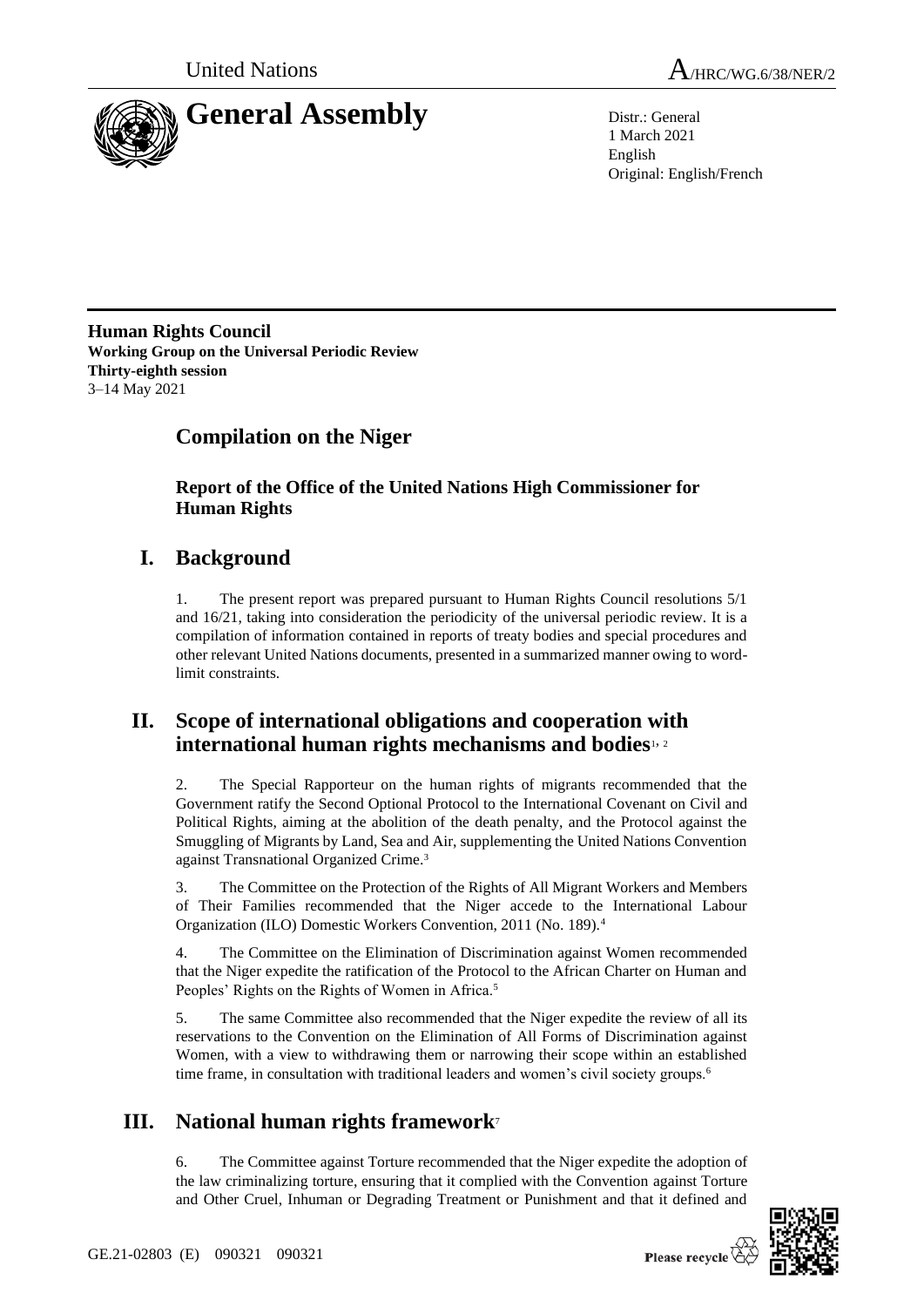criminalized torture in accordance with articles 1, 2 and 4 of the Convention. The Committee also recommended that the Niger ensure that offences of torture could not be time barred, were excluded from amnesties and were punishable by appropriate penalties that took into account their grave nature, in accordance with article 4 of the Convention. Furthermore, the Committee recommended that the Niger speed up the establishment of the national preventive mechanism and ensure that it had a preventive mandate that was in line with the Optional Protocol to the Convention, and that it had the independence, staff, resources and budget necessary for it to fulfil its mandate effectively.<sup>8</sup>

7. The Human Rights Committee recommended that the Niger: (a) take measures to increase the representation of women in the National Human Rights Commission; and (b) provide the Commission with sufficient resources for it to discharge its mandate in full, in accordance with the principles relating to the status of national institutions for the promotion and protection of human rights (the Paris Principles).<sup>9</sup>

## **IV. Implementation of international human rights obligations, taking into account applicable international humanitarian law**

## **A. Cross-cutting issues**

### **1. Equality and non-discrimination**<sup>10</sup>

8. The Human Rights Committee recommended that the Niger take appropriate steps to: (a) enact comprehensive legislation providing full and effective protection against discrimination in all spheres and containing an exhaustive list of prohibited grounds of discrimination, including sexual orientation and gender identity; and (b) amend article 282 of the Criminal Code in order to decriminalize consensual sexual relations between adults of the same sex. $11$ 

9. The Committee on the Rights of Persons with Disabilities recommended that the Niger take measures to address discrimination against persons with disabilities, and that in particular, it: (a) include in national laws the denial of reasonable accommodation as a form of prohibited disability-based discrimination; (b) adopt relevant laws, including the draft law on equal opportunities and the reintegration of persons with disabilities, and ensure that they were in line with the Convention on the Rights of Persons with Disabilities and explicitly protected persons with disabilities against multiple and intersectional forms of discrimination; and (c) provide accessible information for persons with disabilities who were victims of discrimination, to access redress and sanction the perpetrators.<sup>12</sup>

### **2. Development, the environment, and business and human rights**<sup>13</sup>

10. While noting the significant impacts of climate change on the Niger in the form of, inter alia, deforestation, desertification and limited water and food resources, the Committee on the Rights of the Child drew attention to target 13.b of the Sustainable Development Goals, on promoting mechanisms for raising capacity for effective climate change-related planning and management, and recommended that the Niger take measures to strengthen policies and programmes to address the issues of climate change and disaster risk management, including through replanting trees, regenerating land and increasing solar energy.<sup>14</sup>

11. The same Committee recommended that the Niger: (a) establish a clear regulatory framework for the industries, especially mining industries, operating in the country to ensure that their activities did not negatively affect human rights or endanger environmental and other standards, especially those relating to children's rights; (b) ensure effective implementation by companies, especially industrial companies, of international and national environmental and health standards and effective monitoring of the implementation of those standards, appropriately sanction and provide remedies when violations occurred, and ensure that appropriate international certification was sought; and (c) require companies to undertake assessments of and consultations on the environmental, health-related and human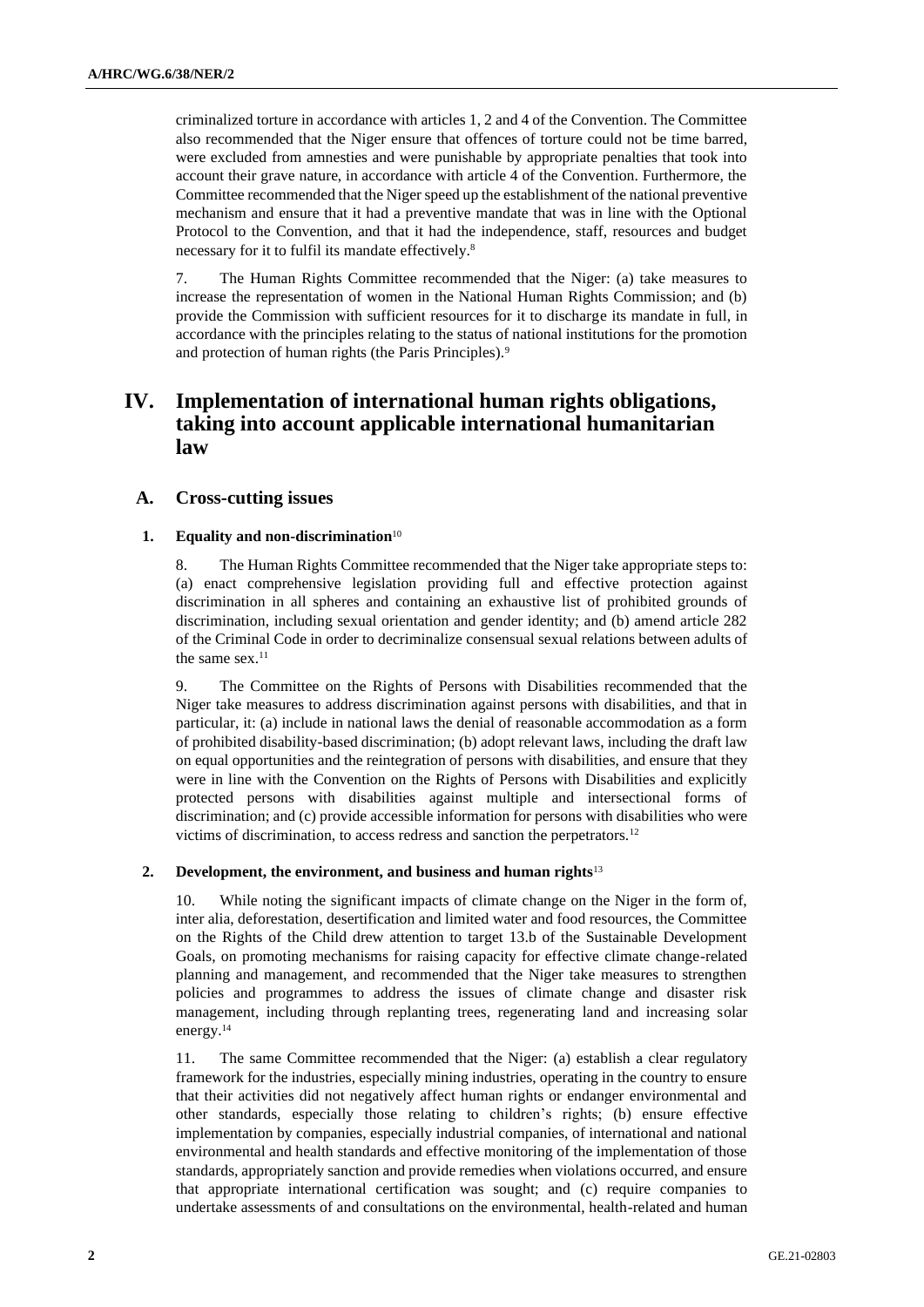rights impacts of their business activities and their plans to address such impacts, and to fully and publicly disclose those assessments, consultations and plans.<sup>15</sup>

#### **3. Human rights and counter-terrorism**<sup>16</sup>

12. While acknowledging the cross-border difficulties faced by the Niger in its struggle against non-State armed groups that carried out attacks on its territory, the Committee against Torture was concerned at the disproportionate impact of the state of emergency that was currently in force, and regularly extended, in the regions of Diffa, Tillabéri and Tahoua. The Committee was also concerned about the capacity of the Niger to ensure compliance with the Convention against Torture by the foreign armed troops operating on its territory with its consent.<sup>17</sup>

13. The Human Rights Committee was concerned about the definition of terrorism provided in Ordinance No. 2011-12 of 27 January 2011 amending the Criminal Code. By referring to an act committed with the intention of disrupting the normal functioning of public services, that provision could, by its vague and ambiguous nature, result in the penalization of peaceful activities linked to the right to freedom of expression, association or assembly. The Committee was also concerned that the legislative amendments relating to terrorism might lead to departures from ordinary law as regarded due process. It recommended that the Niger take the necessary steps to review its legislation on terrorism in order to bring it into line with the International Covenant on Civil and Political Rights.<sup>18</sup>

14. The same Committee also recommended that the Niger ensure that measures adopted to combat terrorism were fully compatible with article 4 of the Covenant and, in particular, that measures derogating from the provisions of the Covenant were limited to the extent strictly required by the exigencies of the situation and met the requirements of the principle of proportionality.<sup>19</sup>

15. The United Nations country team noted that, under the Stabilization project, action had been taken at the judicial counter-terrorism unit, several investigations into abuses committed by Boko Haram had been supported and 7 judges and 24 lawyers had been deployed to conduct investigations in Kollo and Koutoukalé prisons, which facilitated the processing of 187 cases of alleged perpetrators of terrorist acts.<sup>20</sup>

## **B. Civil and political rights**

#### **1. Right to life, liberty and security of person**<sup>21</sup>

16. The Human Rights Committee recommended that the Niger: (a) formally abolish in law the death penalty and repeal the provisions of the Criminal Code that provided for the application of that punishment; and (b) swiftly adopt the draft law of 23 October 2014 authorizing the accession of the Niger to the Second Optional Protocol to the International Covenant on Civil and Political Rights, aiming at the abolition of the death penalty, and accede to that instrument.<sup>22</sup>

17. The United Nations country team noted that the Niger had been facing an alarming security context for several years. The presence of non-State armed groups was a major cause of insecurity and instability in the regions of Tillabéri and Diffa and increasingly affected the regions of Tahoua, Dosso and Maradi. Murderous attacks and abductions by non-State armed groups continued, particularly in the regions of Tillabéri and Diffa.<sup>23</sup> This situation had led the Government to decree a state of emergency in three regions, namely Diffa from 10 February 2015 and Tahoua and Tillabéri from 3 March 2017. The Government regularly extended these exceptional measures for three months to combat terrorism and organized crime.<sup>24</sup>

18. The Committee on Enforced Disappearances requested the Niger to indicate whether specific legal or administrative measures had been adopted to guarantee that no derogation from the right not to be subjected to enforced disappearance was permitted under exceptional circumstances, whether a state of war or a threat of war, internal political instability or any other public emergency, such as the crisis resulting from the coronavirus disease (COVID-19) pandemic. It also asked the Niger to explain how it ensured that measures taken in the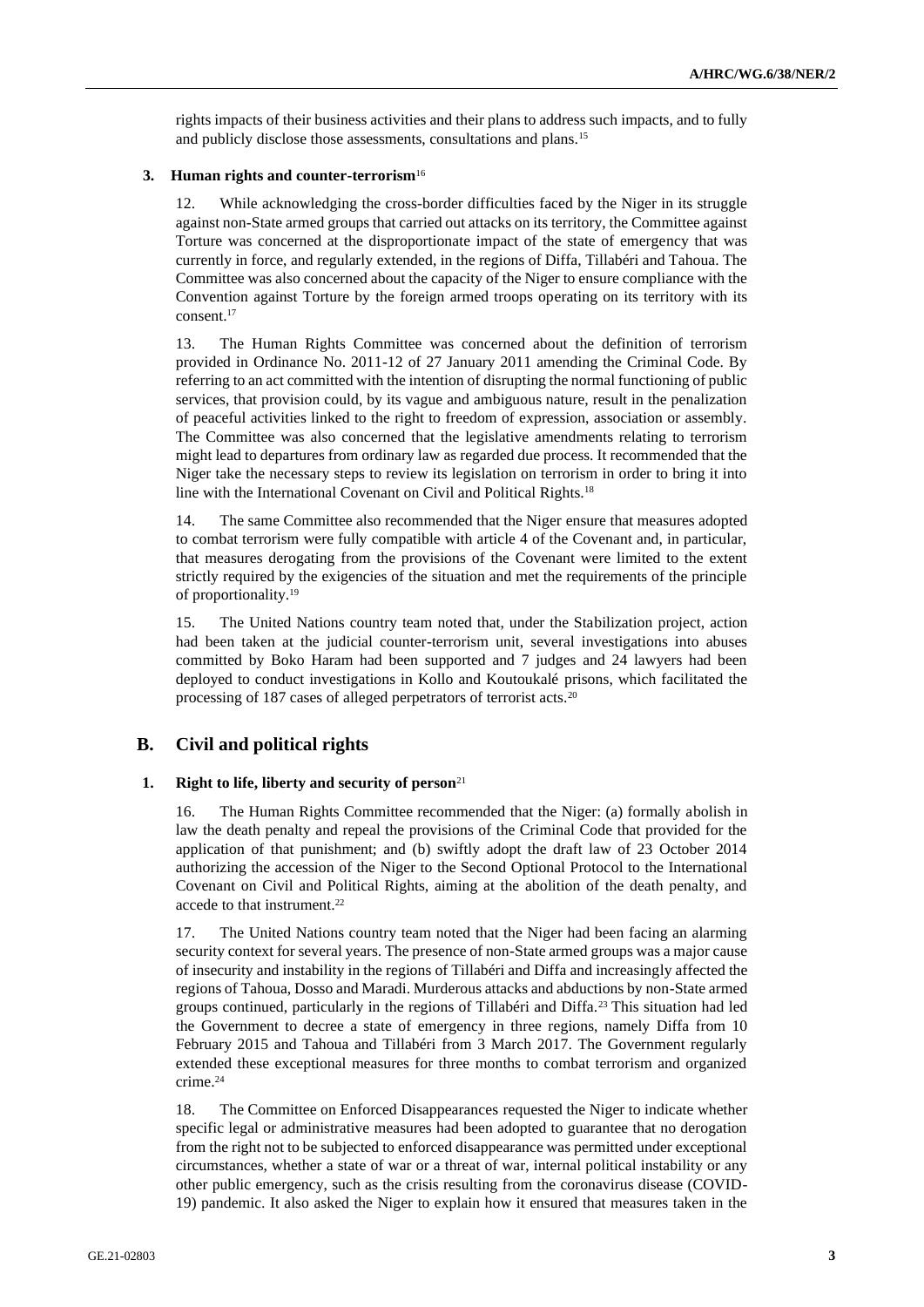context of the fight against terrorism, including the declared state of emergency in the regions of Agadez, Diffa, Tahoua and Tillabéri, did not have an impact on the effective enforcement of that prohibition.<sup>25</sup>

19. The Subcommittee on Prevention of Torture and Other Cruel, Inhuman or Degrading Treatment or Punishment recommended that the authorities of the Niger take steps to improve the conditions of detention at police stations and gendarmerie posts and ensure that: (a) individual cells were occupied by only one detainee at night (in accordance with rule 12.1 of the United Nations Standard Minimum Rules for the Treatment of Prisoners (the Nelson Mandela Rules)) and that the  $2.59 \text{ m}^2$  cells at the antiterrorist brigade facility were used only for periods of a few hours; (b) cells at police stations were ventilated and had sufficient natural or artificial light (rule 14); (c) hygienic and sanitary conditions in police detention facilities were improved (rule 17); (d) detainees at police stations were provided with mattresses, bedding (rules 19–21) and mosquito nets; (e) police stations and gendarmerie posts had a budget for food (rule 22); (f) detainees had access to safe drinking water within the premises and to toilets, showers and personal hygiene products; (g) every detainee was able to engage in at least one hour of physical exercise per day in the open air (rule 23.1); and (h) separate cells were provided for women and children, particularly at the Yantala and the judicial police stations.<sup>26</sup>

## **2. Administration of justice, including impunity, and the rule of law**<sup>27</sup>

20. The Human Rights Committee recommended that the Niger uphold the principle of the independence of the judiciary, as guaranteed under article 16 of the Constitution, and ensure that judges and public prosecutors were appointed on the basis of objective and transparent criteria that allowed for candidates' qualifications to be assessed in terms of the required skills, competence and integrity. It also recommended that the Niger guarantee the tenure and independence of judges and the impartiality of public prosecutors by protecting the work of the judiciary from any interference.<sup>28</sup>

21. The Committee on the Rights of the Child was concerned that the laws prohibiting the offences under the Optional Protocol to the Convention on the Rights of the Child on the sale of children, child prostitution and child pornography had not yet been implemented, due to the low number of complaints from child victims and the lack of a child-friendly justice system. The Committee also regretted the lack of data on investigations, prosecutions and convictions of perpetrators of offences under the Optional Protocol. It recommended that the Niger take all measures necessary to encourage the general public, including children, to report offences under the Optional Protocol, and ensure that those reports were investigated effectively and that perpetrators were prosecuted and punished with appropriate sanctions commensurate with the gravity of their crimes. It also recommended that the Niger collect data on investigations, prosecutions and convictions of perpetrators of those offences.<sup>29</sup>

22. The Committee on the Rights of Persons with Disabilities was concerned about the barriers faced by persons with disabilities in accessing justice, including the inaccessibility of judicial premises, and the lack of procedural accommodation, especially the absence of professional sign language interpreters, Braille and easy read materials.<sup>30</sup>

## **3. Fundamental freedoms and the right to participate in public and political life**<sup>31</sup>

23. The Human Rights Committee was concerned by allegations concerning several arrests and convictions of human rights defenders under counter-terrorism legislation. It recommended that the Niger ensure that any unjustified or disproportionate infringement of the freedom of expression of the media and human rights defenders under counter-terrorism legislation was prevented.<sup>32</sup>

24. The same Committee recommended that the Niger: (a) ensure that any restrictions on press and media activities were fully compatible with the provisions of article 19 (3) of the International Covenant on Civil and Political Rights; (b) ensure that agents of the State avoided any unnecessary or disproportionate interference with the freedom of expression of the media, protected journalists from any form of ill-treatment, and investigated, prosecuted and sentenced the perpetrators of such acts; (c) take all necessary measures for the protection of human rights defenders from threats and intimidation and investigate, prosecute and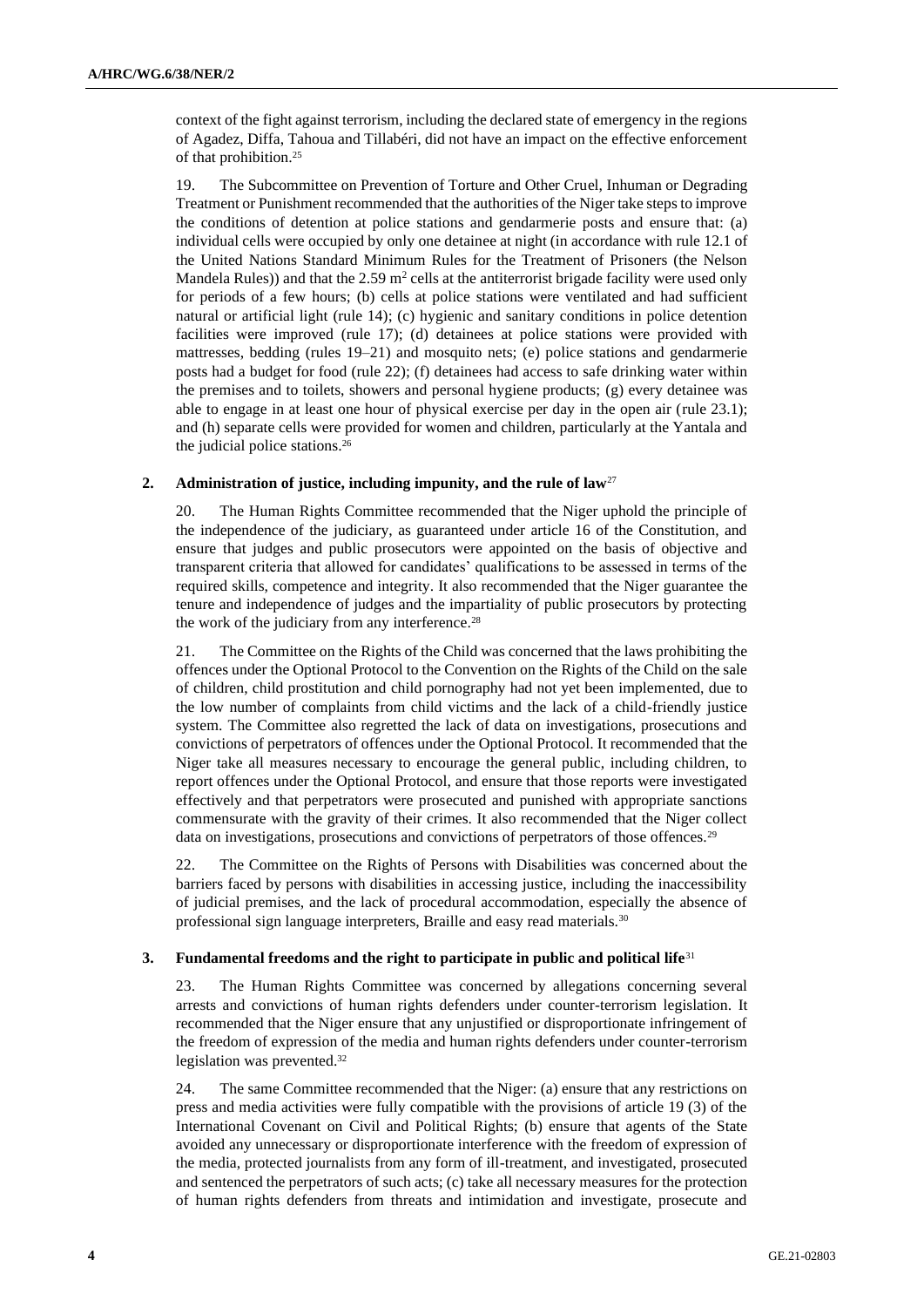sentence the perpetrators of such acts; (d) expedite the adoption of the bill on the protection of human rights defenders; (e) lift any unnecessary restrictions on freedom of assembly and demonstration; (f) carry out prompt, impartial and effective investigations of all cases involving the excessive use of force for the dispersal of demonstrations and bring the perpetrators to justice; and (g) clarify and, where appropriate, revise the regulatory and legislative framework for authorization of demonstrations and the role and remit of the High Council for Communications to ensure that the provisions of article 19 of the Covenant were respected.<sup>33</sup>

### **4. Prohibition of all forms of slavery**<sup>34</sup>

25. While noting the efforts of the Niger to combat trafficking in persons and slavery, in particular under articles 270.1 to 270.5 of the Criminal Code and Ordinance No. 2010-86 of 16 December 2010, the Human Rights Committee noted with concern the persistence of the practice of slavery. It was also concerned at the low rate of application of the abovementioned legal provisions, with only five prosecutions reported, two of which were said to have led to convictions. The Committee was further concerned that the penalties imposed in both cases had not been commensurate with the seriousness of the crime of slavery. The Committee regretted the lack of available information on the extent of slavery based on descent, including child slavery, forced labour, forced begging and trafficking in persons. The Committee also regretted the limited resources allocated to combating those practices and rehabilitating victims.<sup>35</sup>

26. The Committee recommended that the Niger continue its efforts, in particular to: (a) ensure the collection of statistical data disaggregated by age, sex and origin of victims; (b) ensure that the legislation criminalizing slavery and trafficking in persons was disseminated and that individuals seeking justice, as well as the police, prosecutors and judges, were made aware of it; (c) strengthen its institutional mechanisms in terms of financial and human resources, in particular the National Agency to Combat Trafficking in Persons; (d) ensure that all cases of slavery and trafficking in persons, including those involving children, were systematically investigated and that suspected perpetrators were prosecuted under the relevant criminal legislation and, if found guilty, given sentences commensurate with the seriousness of the crimes; and (e) take all measures to ensure that victims were provided with medical, psychological, social and legal assistance for their full rehabilitation.<sup>36</sup>

27. The Committee on the Elimination of Discrimination against Women noted with concern that the Niger remained a country of origin, transit and destination for trafficking and that victims were vulnerable to sexual exploitation, forced marriage and forced labour. It also noted with concern the low prosecution and conviction rates in cases of trafficking in women and girls and the lack of adequate mechanisms to identify victims of trafficking and to refer them to appropriate services such as systematic rehabilitation and reintegration services, including counselling, medical treatment, psychological support and redress, including compensation.<sup>37</sup>

## **C. Economic, social and cultural rights**

#### **1. Right to work and to just and favourable conditions of work**<sup>38</sup>

28. The Committee on the Elimination of Discrimination against Women recommended that the Niger: (a) improve women's access to the formal labour market through measures, including temporary special measures such as creating incentives for both public and private sector employers to recruit women, introducing flexible work arrangements and strengthening professional training for women; (b) ensure the application of social protection schemes to all women, including those working in the informal sector; (c) carry out inspections, including when there were reasonable grounds to believe that violations were taking place in private homes, combat exploitative labour practices against women and ensure that perpetrators were appropriately sanctioned; (d) amend article 45 of the Labour Code to broaden the definition of sexual harassment and the scope of persons to whom it applied, raising awareness of the remedies available to victims, and amend article 109 of the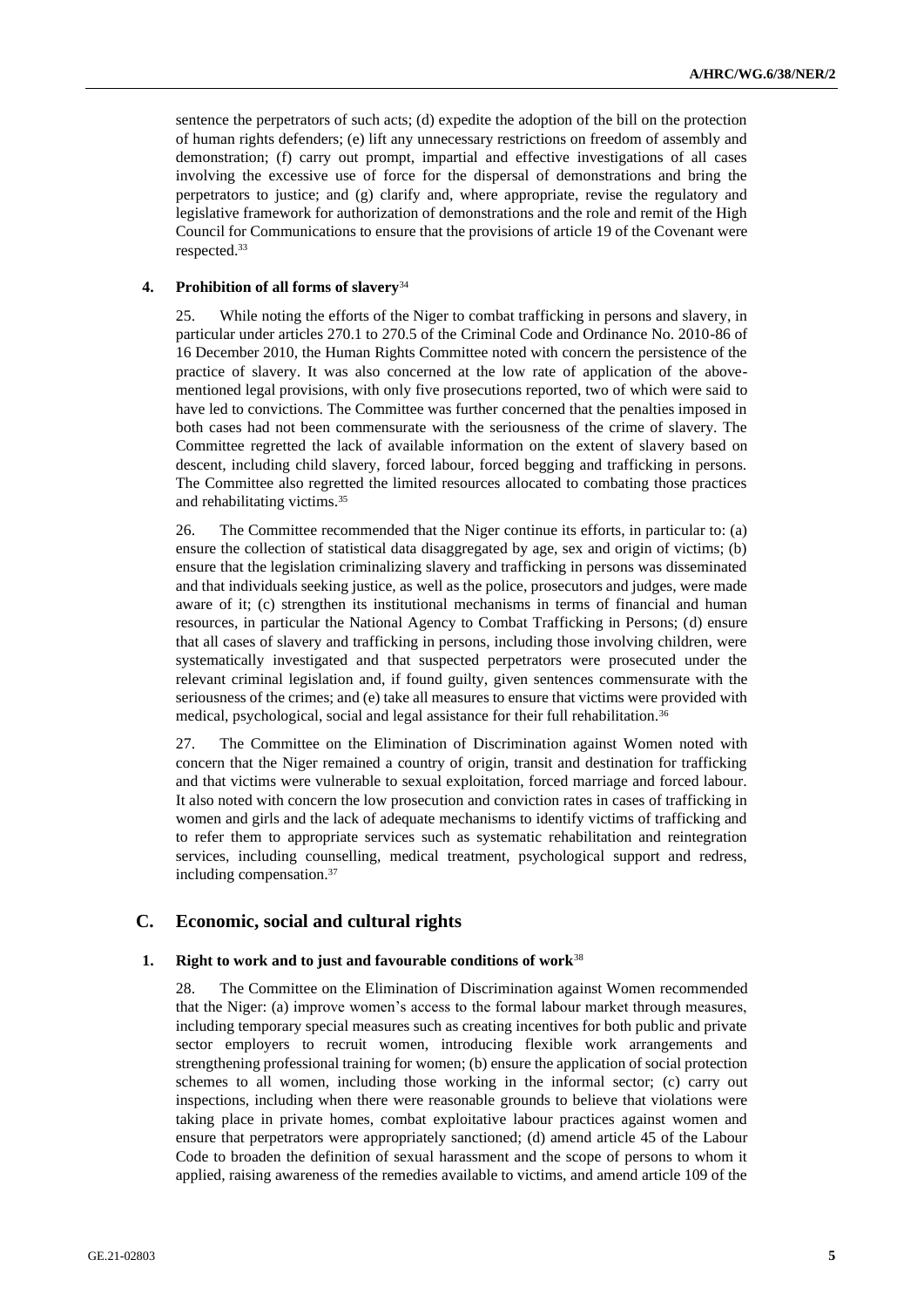Code, on the protection of maternity, to restrict its application to maternity and not to women in general.<sup>39</sup>

## **2. Right to an adequate standard of living**<sup>40</sup>

29. The United Nations country team stressed that the elimination of food insecurity, hunger and malnutrition had been a priority for the Government for several years. To this end, the National Nutrition Security Policy (2017–2025) had been adopted. However, food insecurity and malnutrition persisted. Malnutrition rates had fluctuated over the past ten years and had not changed significantly. There were 2.7 million persons in situations of acute food insecurity, which represented 13 per cent of the population (far below the 23 per cent indicated in 2016). Although the right to food was enshrined in the Constitution, there was no specific law on the right to food.<sup>41</sup>

30. The United Nations country team noted that the socioeconomic effects of the COVID-19 pandemic were exacerbating an already fragile situation. Beyond the direct public health impact on affected households, the indirect effects were likely to be felt throughout the Niger. Modelling of the potential impact of COVID-19 on food security and livelihoods carried out in April 2020 had produced an estimate of 5.6 million persons potentially affected throughout the country. Of these 5.6 million persons, approximately 2.7 million might have been in a situation of severe food insecurity during the period June to August 2020, which was 700,000 more than the figure initially predicted through analysis under the harmonized framework developed by the Permanent Inter-State Committee on Drought Control in the Sahel. Some population groups, including those already experiencing acute food insecurity, those dependent on begging or social support, households dependent on seasonal migration and small farmers in areas of deficit, were more affected than others.<sup>42</sup>

31. The United Nations Country team noted that, despite reforms and efforts made by the Government and its partners over the past decade, including the adoption of the Water Code, the updating of the Public Water Service Guide and the establishment of the Water Sector Regulatory Authority, the level of access to drinking water remained very low in the Niger, with the problem particularly acute in rural areas. According to the 2019 Report on Water and Sanitation Indicators of the Ministry of Water and Sanitation, only 47.4 per cent of the population of the Niger had access to at least a basic drinking water service (39.5 per cent in rural areas).<sup>43</sup>

## **3. Right to health**<sup>44</sup>

32. The United Nations country team noted that health policy was aimed at the universal supply and demand of high-quality health-care services, with a particular focus on priority health issues and special attention paid to vulnerable groups. However, its implementation fell far short of what was necessary to effectively ensure the right to health for all citizens. The health sector was underfunded, with a low operational capacity and inadequate quality of care. Only 47.8 per cent of the population had physical access to health care. Often, healthcare facilities offered only some of the priority interventions. Mortality and morbidity remained very high: the maternal mortality rate stood at 535 per 100,000 live births, the infant mortality rate at 127 per 1,000 live births and the neonatal mortality rate at 24 per 1,000 live births.<sup>45</sup>

33. The Human Rights Committee recommended that the Niger amend its legislation to provide safe access to abortion to protect the lives and health of pregnant women and girls, particularly in situations in which carrying a pregnancy to term would cause the woman substantial suffering or in which the pregnancy was the result of rape or incest or was not viable. It also recommended that the Niger ensure that women and girls who had abortions, and the physicians assisting them, were not subject to criminal penalties. It further recommended that the Niger ensure access to adequate sexual and reproductive health-care services, contraception and education for all men, women and adolescents in the country. In addition, it recommended that the Niger continue its efforts to promote reproductive health, particularly the implementation of the Health Development Plan for 2017–2021, including in rural and remote areas, through the mobilization of adequate resources for that purpose.46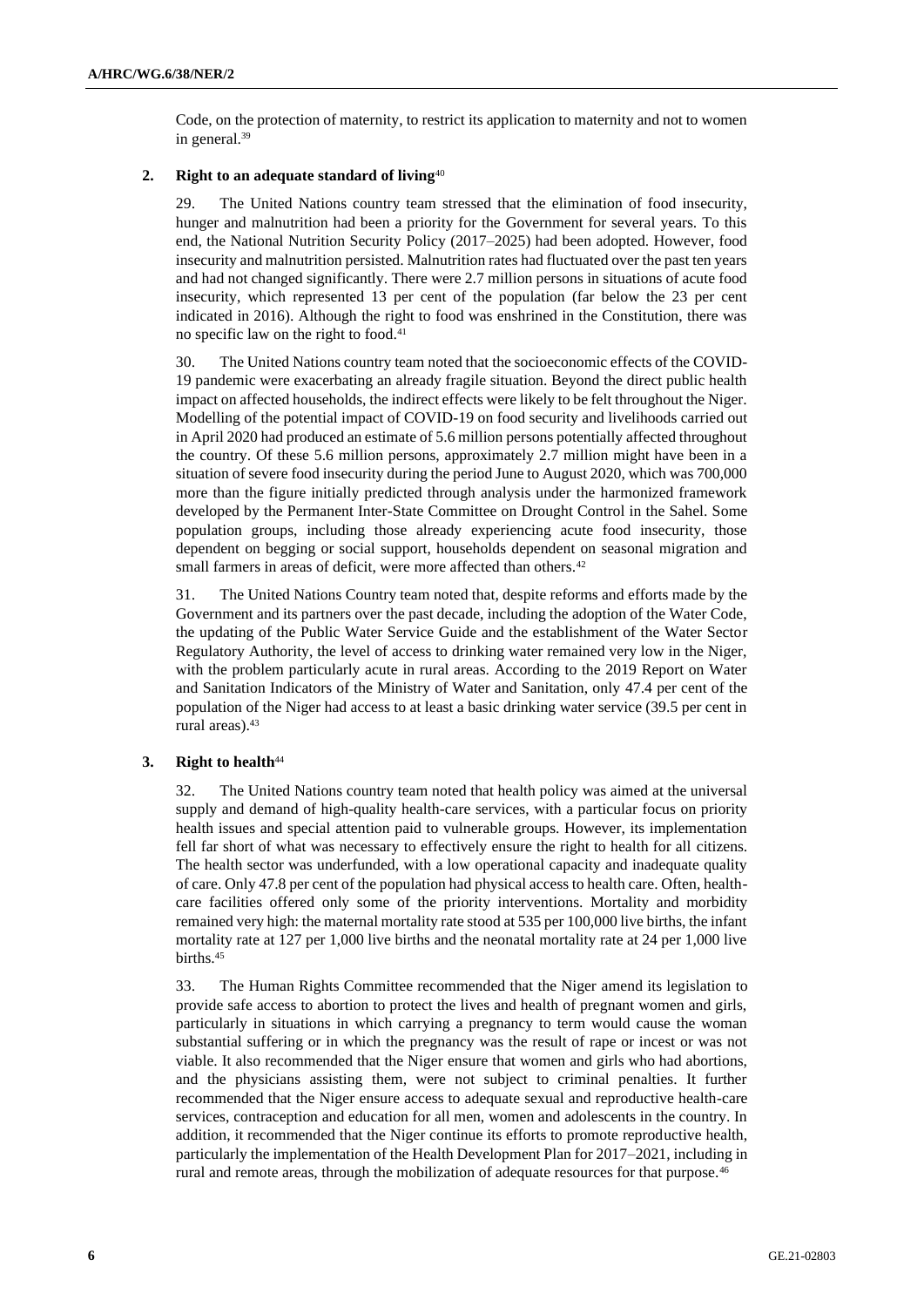### **4. Right to education**<sup>47</sup>

34. The United Nations Educational, Scientific and Cultural Organization (UNESCO) stressed that the Niger should be encouraged to: (a) give full effect to the provisions of the Convention against Discrimination in Education; (b) take part in the tenth consultation of member States on implementation of the Convention and Recommendation against Discrimination in Education by submitting a national report; (c) align the minimum legal working age with the age of the end of compulsory schooling, to ensure that children could fully enjoy their right to education; (d) consider amending legislation on education to make primary and secondary education free for 12 years and compulsory for 9 years and take steps to introduce 1 year of free and compulsory pre-primary education; and (e) consider amending article 2 of Act No. 98-12 of 1 June 1998 on the Education System of the Niger to ensure that everyone was guaranteed a legal right to education and that it no longer be limited to citizens of the Niger.<sup>48</sup>

35. UNESCO also stressed that the Niger should be encouraged to: (a) combat discrimination based on descent against the descendants of former slaves so that they could fully enjoy their right to education: (b) ensure that girls and women were enrolled in school through awareness-raising campaigns and that all schools had water supply and sanitation facilities, including separate sanitation facilities for girls and boys; (c) strengthen measures to ensure truly inclusive education and prioritize mainstream education over special institutions; (d) regularly submit periodic report on the implementation of UNESCO instruments; and (e) share with UNESCO any relevant information to update the country profile in the UNESCO Observatory on the Right to Education.<sup>49</sup>

## **D. Rights of specific persons or groups**

#### **1. Women**<sup>50</sup>

36. The Committee on the Elimination of Discrimination against Women recommended that the Niger: (a) reinforce the substantive equality of women in law and in practice by ensuring the application of a definition of discrimination against women that was in line with article 1 of the Convention on the Elimination of All Forms of Discrimination against Women, covering direct and indirect discrimination in both the public and private spheres and recognizing intersecting forms of discrimination; (b) harmonize statutory and customary laws with the provisions of the Convention and repeal all legislation that was incompatible with the principle of equality of women and men and the prohibition of sex-based discrimination; (c) initiate open and inclusive public debates regarding diversity of opinion and interpretation with regard to customary personal laws and practices and, with the participation of women's civil society organizations, raise awareness among parliamentarians, traditional leaders and the general public of the importance of comprehensive, consistent and coherent legal reform to achieve the substantive equality of women and men with a view to building consensus for the adoption of a non-discriminatory personal status code.<sup>51</sup>

37. The same Committee was concerned in particular that the practices of *wahaya*, characterized as a form of slavery, including sexual slavery, and female genital mutilation persisted in the Niger. It noted with concern the low number of prosecutions under the Criminal Code provisions prohibiting slavery to criminalize perpetrators of *wahaya* and the low conviction rates in cases of female genital mutilation. The Committee, in line with Sustainable Development Goal 5.3 on the elimination of all harmful practices, such as child marriage and forced marriage and female genital mutilation, recommended that the Niger: (a) specifically criminalize the practice of *wahaya*, with the same penalties as other forms of slavery; and (b) ensure that articles 232.1–232.3 of the Criminal Code prohibiting female genital mutilation were strictly enforced.<sup>52</sup>

38. The same Committee recommended, in line with its general recommendations No. 30 (2013) on women in conflict prevention, conflict and post-conflict situations, and No. 32 (2014) on the gender-related dimensions of refugee status, asylum, nationality and statelessness of women, that the Niger: (a) expedite the adoption of a policy and legislative framework to guarantee the security of women and girls who were asylum seekers, refugees,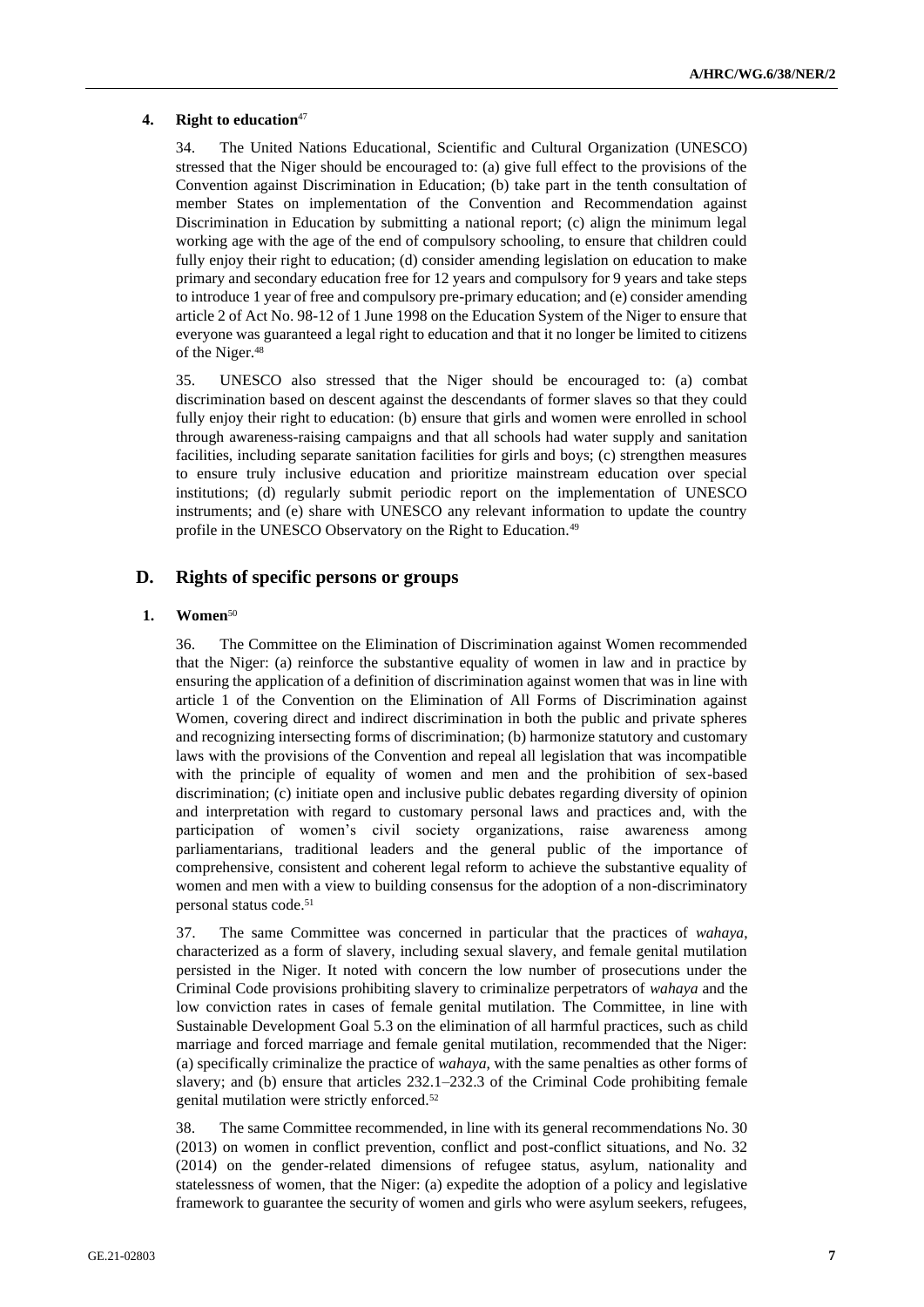returnees or displaced and ensure their access to food supplies, clean water and sanitation, shelter, health care and education, and facilitate their acquisition of identity documentation; (b) collect data on incidents of gender-based violence against women and girls, in particular sexual violence, and of child marriage, forced marriage, trafficking in persons, forced prostitution and abduction by terrorist groups in the Niger; and c) establish a specialized mechanism to investigate allegations of human rights violations and acts of violence by security forces and terrorist groups, with particular attention to gender-based violence and other rights violations perpetrated against women and girls, bringing perpetrators to justice and ensuring compensation and rehabilitation for victims.<sup>53</sup>

## **2. Children**<sup>54</sup>

39. The Committee on the Rights of the Child was deeply concerned about reports of the continuing practice of descent-based slavery of children, whereby children were treated as the property of their master and could be rented out, loaned, given as a gift or inherited by their masters' children. It was also concerned that the prosecution of slavery cases was limited, penalties were mild and customary laws that coexisted with national laws were discriminatory against people of slave descent. The Committee called upon the Niger to adopt a national plan of action to combat slavery, including effective measures to free victims of traditional slavery practices and provide children with rehabilitation, psychological recovery services and assistance for reintegrating into their families, as well as awareness-raising campaigns on the provisions of the law against slavery.<sup>55</sup>

40. The same Committee was seriously concerned about: (a) gender-based violence against girls, including sexual assault, rape and domestic violence; (b) widespread impunity and the systematic use of community mediation to address rape of girls; (c) the lack of confidence in the justice system and limited means of assistance, protection or redress to child victims; (d) the absence of specific laws criminalizing marital rape; and (e) the absence of a definition of statutory rape in the State's legislation owing to the absence of a legal minimum age of sexual consent.<sup>56</sup>

41. The same Committee urged the Niger to adopt a human rights-based approach to disability and to: (a) organize the collection of data on children with disabilities; (b) set up a comprehensive strategy for the inclusion of children with disabilities; (c) develop an efficient system for diagnosing disability, which was necessary for putting in place appropriate policies and programmes and a specific budget for children with disabilities; (d) strengthen its measures on inclusive education and ensure that inclusive education was given priority over the placement of children in specialized institutions and classes; (e) take immediate measures to ensure that all children with disabilities had access to health care, including early detection and intervention programmes, and quality orthopaedic equipment, especially in rural areas; (f) provide specialized training, including on sign language, to teachers and professionals, and assign specialized teachers and professionals to integrated classes in which individual support and all due attention were provided to children with learning difficulties; and (g) develop mechanisms to prevent the economic exploitation, in particular, through begging, of children with disabilities.<sup>57</sup>

#### **3. Persons with disabilities**<sup>58</sup>

42. The Committee on the Rights of Persons with Disabilities was concerned about: (a) the deprivation of liberty of persons with disabilities without their free and informed consent, including in hospitals, institutions, family settings and psychiatric institutions, often in inhuman and degrading conditions, and the involuntary and non-consensual commitment of persons with psychosocial or intellectual disabilities; and (b) the absence of monitoring of the conditions of persons with disabilities in institutions and other places of detention.<sup>59</sup>

43. The same Committee was concerned about the continued practice of female genital mutilation among girls and women with disabilities and the lack of measures to prevent cruel, inhuman or degrading treatment or punishment of persons with disabilities, including medical experimentation, without the person's free and informed consent.<sup>60</sup>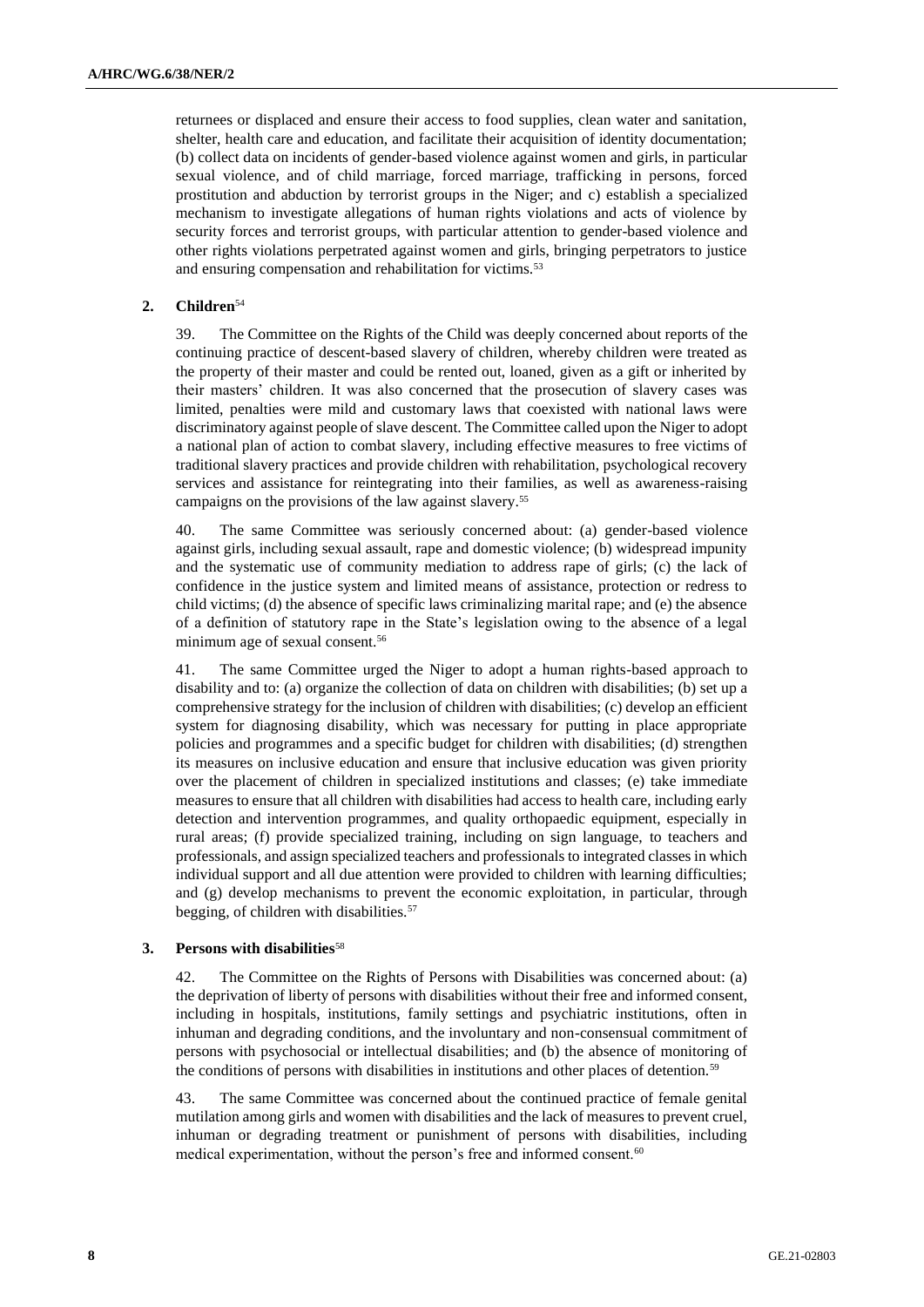### **4. Migrants, refugees, asylum seekers and internally displaced persons**<sup>61</sup>

44. The Committee on the Protection of the Rights of All Migrant Workers and Members of Their Families recommended that the Niger take all appropriate measures, particularly by amending its legislation and stepping up its efforts to: (a) ensure that all migrant workers and members of their families on its territory or subject to its jurisdiction, whether documented or not, enjoyed the rights recognized by the International Convention on the Protection of the Rights of All Migrant Workers and Members of Their Families without discrimination in accordance with articles 1 (1) and 7; (b) explicitly prohibit and eliminate all forms of discrimination against women by, inter alia, putting in place a comprehensive strategy as soon as possible that had clear goals and timetables.<sup>62</sup>

45. The Special Rapporteur on the human rights of migrants recommended that the Government promote regular intraregional and interregional channels for migration and labour mobility, ensure that regular, safe, accessible and affordable channels for migration were available, decriminalize illegal border crossings and combat the stigma and discrimination associated with irregular migration.<sup>63</sup>

46. The Office of the United Nations High Commissioner for Refugees (UNHCR) noted that, as at 1 July 2020, the Niger was hosting 532,794 persons of concern to UNHCR, including 225,665 refugees, 3,790 asylum seekers, 265,522 internally displaced persons, 34,300 returnees and 3,517 other persons of concern. Of the total refugee and asylum-seeker population, children aged 5–11 years old constituted the majority (30 per cent). There were 122,060 females, 107,395 males and 3,467 persons with disabilities. <sup>64</sup> UNHCR recommended that the Government: (a) strengthen preventive and security measures in refugee hosting areas to ensure the civilian character of asylum; and (b) ensure humanitarian access to allow protection interventions and assistance for the civilian population by humanitarian actors.<sup>65</sup>

47. The Special Rapporteur on the human rights of internally displaced persons expressed concern that, among newly displaced persons in the region of Tillabéri, the situation of some 300 pregnant women required urgent attention. The Special Rapporteur had been informed that the lack of access to health centres had constrained some women to give birth in difficult conditions, including during their displacement.<sup>66</sup>

#### **5. Stateless persons**

48. UNHCR noted that statelessness concerns in the Niger arose in the context of the situation in the Diffa region. Among the mixed influx of citizens of the Niger and citizens of Nigeria seeking refuge from the violence in north-east Nigeria, about 80 per cent did not possess any identity documents. The situation was the same in the Tillabéri and Tahoua regions, where forced displacements as a result of the insecurity and the aftermath of the border dispute between Burkina Faso and the Niger had put undocumented populations at risk of statelessness.<sup>67</sup>

#### *Notes*

- $1$  Tables containing information on the scope of international obligations and cooperation with international human rights mechanisms and bodies for the Niger will be available at [www.ohchr.org/EN/HRBodies/UPR/Pages/NEindex.aspx.](https://unitednations-my.sharepoint.com/personal/philippa_fletcher_un_org/Documents/Documents/CURRENT%20DOX/www.ohchr.org/EN/HRBodies/UPR/Pages/NEindex.aspx)
- <sup>2</sup> For the relevant recommendations, see A/HRC/32/5, paras. 120.1–120.5, 120.6–120.27, 120.78– 120.80 and 120.85.
- <sup>3</sup> A/HRC/41/38/Add.1, para. 72 (a).
- <sup>4</sup> CMW/C/NER/CO/1, para. 29.
- <sup>5</sup> CEDAW/C/NER/CO/3-4, para. 13.
- 6 Ibid., para. 9.
- <sup>7</sup> For the relevant recommendations, see A/HRC/32/5, paras. 120.5, 120.15, 120.28, 120.31–120.34, 120.40, 120.57, 120.66–120.68, 120.79–120.80, 120.84–120.86, 120.91, 120.106–120.107, 120.110 and 120.123.
- <sup>8</sup> CAT/C/NER/CO/1, paras. 8 and 23–24.
- <sup>9</sup> CCPR/C/NER/CO/2, para. 9.
- <sup>10</sup> For the relevant recommendations, see A/HRC/32/5, paras. 120.23, 120.64–120.66, 120.68–120.71, 120.75, 120.91, 120.93, 120.114 and 120.141.